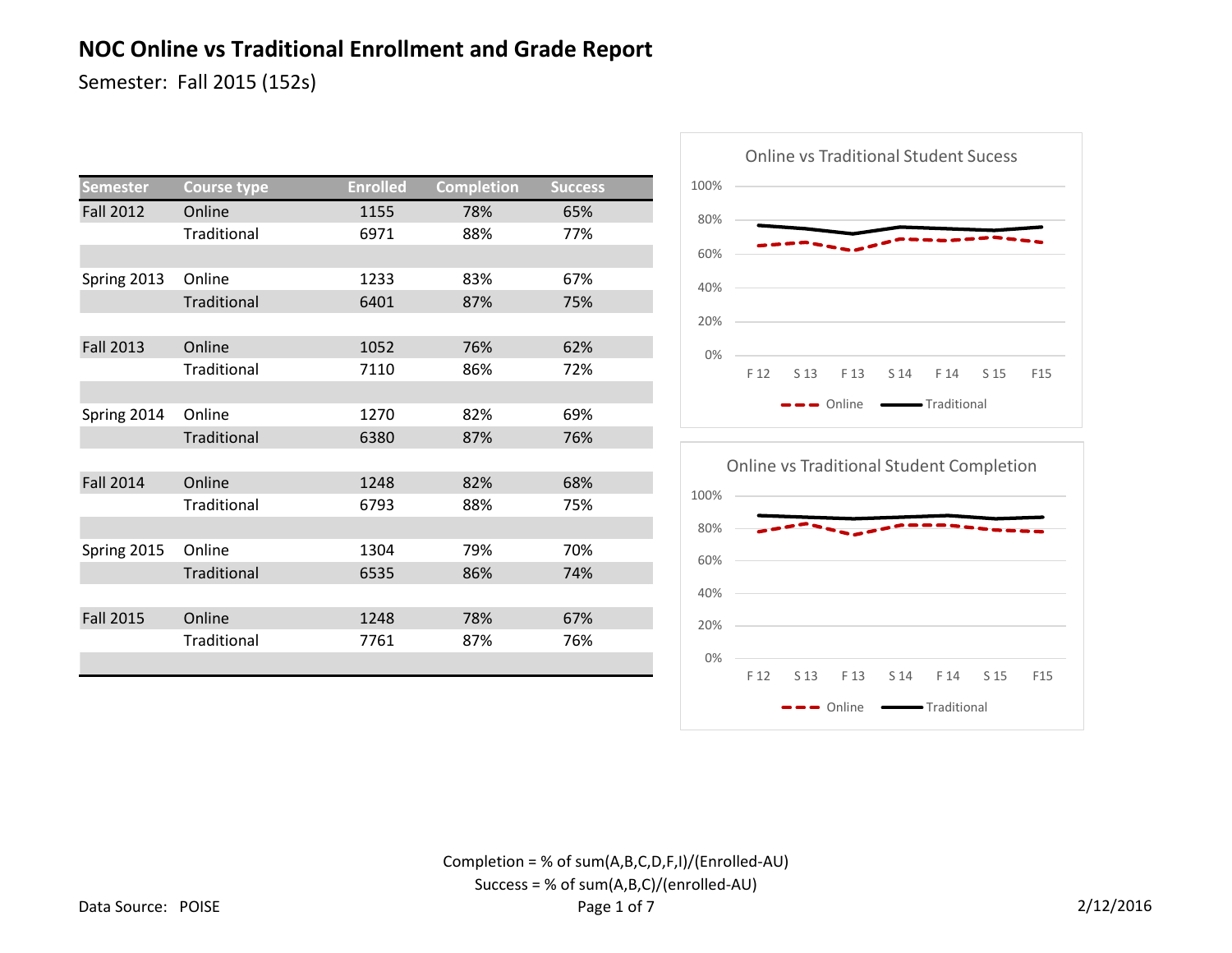Semester: Fall 2015 (152s)

| <b>Semester</b>  | # Online Courses     | $\overline{e}$ d<br>m | ãτ   | $\mathbf{A}$ | B   | a   | D  |          | <b>AW</b> | W   | <b>AU</b>    |              | letion<br>$\circ$ | ccess<br>$\bar{5}$ |
|------------------|----------------------|-----------------------|------|--------------|-----|-----|----|----------|-----------|-----|--------------|--------------|-------------------|--------------------|
| <b>Fall 2015</b> |                      |                       |      |              |     |     |    |          |           |     |              |              |                   |                    |
|                  | Enrolled in 1 online | 496                   | 496  | 142          | 127 | 76  | 34 | 25       | 46        | 45  | $\mathbf{0}$ | 1            | 82%               | 70%                |
|                  | Enrolled in 2        | 191                   | 382  | 105          | 92  | 48  | 15 | 16       | 48        | 55  | $\mathbf{0}$ | 3            | 73%               | 64%                |
|                  | Enrolled in3         | 68                    | 204  | 54           | 58  | 32  | 17 | 6        | 11        | 26  | $\mathbf{0}$ | $\Omega$     | 82%               | 71%                |
|                  | Enrolled in 4        | 34                    | 136  | 23           | 25  | 26  | 11 | 9        | 21        | 21  | $\mathbf{0}$ | $\mathbf{0}$ | 69%               | 54%                |
|                  | Enrolled in 5        | 6                     | 30   | 16           | 10  | 3   | 0  | $\Omega$ | $\Omega$  | 1   | $\mathbf{0}$ | $\Omega$     | 97%               | 97%                |
|                  | Total                | 795                   | 1248 | 340          | 312 | 185 | 77 | 56       | 126       | 148 | $\Omega$     | 4            | 78%               | 67%                |

| <b>Semester</b>  | Demographics of<br><b>Online Students</b> | palled<br>'nΠ  | Seats          | A              | B              | C.               | D              | Ы              | <b>AW</b>   | W            | <b>AU</b>        |                | pletion | Success |
|------------------|-------------------------------------------|----------------|----------------|----------------|----------------|------------------|----------------|----------------|-------------|--------------|------------------|----------------|---------|---------|
| <b>Fall 2015</b> |                                           |                |                |                |                |                  |                |                |             |              |                  |                |         |         |
|                  | African American                          | 32             | 42             | 8              | 7              | 5                | 5              | 7              | 6           | 4            | $\Omega$         | $\mathbf{0}$   | 76%     | 48%     |
|                  | <b>Native American</b>                    | 106            | 167            | 41             | 42             | 31               | 8              | 6              | 21          | 17           | $\Omega$         | $\mathbf{1}$   | 77%     | 68%     |
|                  | Foreign                                   | 2              | $\overline{2}$ | $\overline{2}$ | 0              | 0                | $\mathbf 0$    | 0              | $\mathbf 0$ | $\Omega$     | $\Omega$         | $\mathbf{0}$   | 100%    | 100%    |
|                  | Hispanic                                  | 66             | 96             | 29             | 20             | 10               | $\overline{4}$ | $\overline{2}$ | 17          | 13           | $\Omega$         | $\mathbf{1}$   | 69%     | 61%     |
|                  | Native Hawaiian                           | 3              | 6              | 3              | 2              | 0                | 0              | 0              | 0           | $\mathbf{1}$ | $\Omega$         | 0              | 83%     | 83%     |
|                  | <b>Oriental American</b>                  | $\overline{3}$ | 3              | $\mathbf{1}$   | $\overline{2}$ | $\mathbf 0$      | 0              | $\mathbf 0$    | $\mathbf 0$ | $\Omega$     | $\Omega$         | $\Omega$       | 100%    | 100%    |
|                  | White                                     | 583            | 932            | 256            | 239            | 139              | 60             | 41             | 82          | 113          | $\Omega$         | $\overline{2}$ | 79%     | 68%     |
|                  | Unknown                                   | 0              | 0              | $\mathbf{0}$   | $\pmb{0}$      | $\boldsymbol{0}$ | 0              | $\mathbf 0$    | $\mathbf 0$ | $\mathbf 0$  | $\boldsymbol{0}$ | $\mathbf{0}$   | 0%      | 0%      |
|                  | Total                                     | 795            | 1248           | 340            | 312            | 185              | 77             | 56             | 126         | 148          | $\Omega$         | 4              | 78%     | 67%     |

Completion = % of sum(A,B,C,D,F,I)/(Enrolled-AU) Success = % of sum(A,B,C)/(enrolled-AU) Page 2 of 7 2/12/2016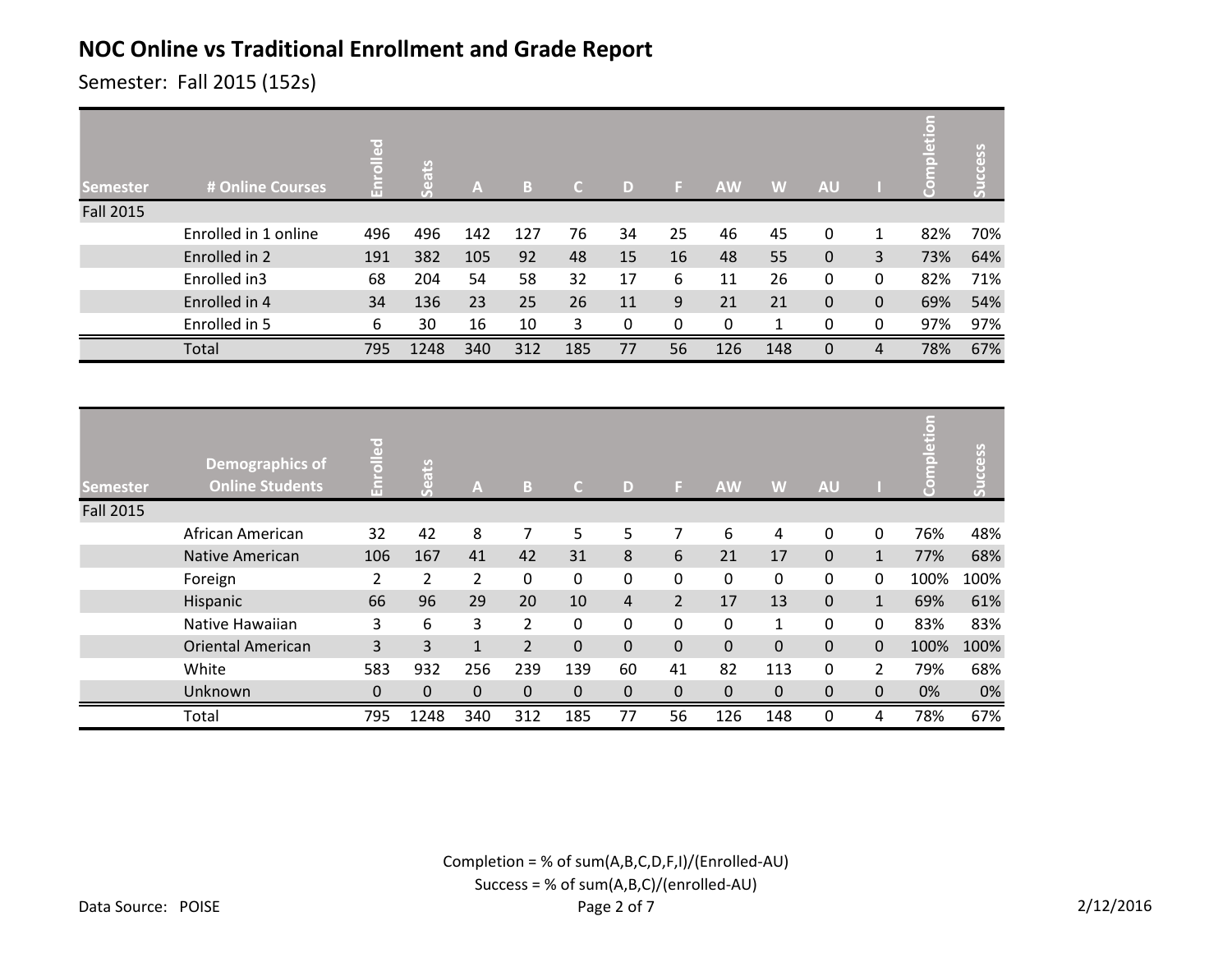Semester: Fall 2015 (152s)

| <b>Course</b>    | <b>Type</b> | Credit hours   | Sections       | Enrolled         | <b>Avg Class Size</b> | Credit Hours<br>Generated | $\boldsymbol{\mathsf{A}}$ | $\mathbf{B}$     | $\mathsf{C}$     | D                | F.               | <b>AW</b>        | W              | <b>AU</b>      |                  | Completion | Success |
|------------------|-------------|----------------|----------------|------------------|-----------------------|---------------------------|---------------------------|------------------|------------------|------------------|------------------|------------------|----------------|----------------|------------------|------------|---------|
| <b>ACCT 2103</b> | Online      | $\overline{3}$ | $\mathbf 1$    | 18               | 18                    | 54                        | $\mathbf{1}$              | 6                | $\mathbf{1}$     | $\mathbf{1}$     | $\pmb{0}$        | 5                | $\overline{4}$ | $\mathbf 0$    | $\mathbf 0$      | 50%        | 44%     |
|                  | Traditional | 3              | $\overline{7}$ | 170              | 24.29                 | 510                       | 50                        | 47               | 32               | 7                | 6                | 8                | 20             | $\mathbf 0$    | $\mathbf 0$      | 84%        | 76%     |
|                  |             |                |                |                  |                       |                           |                           |                  |                  |                  |                  |                  |                |                |                  |            |         |
| <b>ACCT 2123</b> | Online      | 3              | $\mathbf{1}$   | 10               | 10                    | 30                        | $\overline{2}$            | 4                | 3                | 0                | $\mathbf{1}$     | $\boldsymbol{0}$ | 0              | $\pmb{0}$      | $\mathbf 0$      | 100%       | 90%     |
|                  | Traditional | $\overline{3}$ | $\pmb{0}$      | $\boldsymbol{0}$ | $\pmb{0}$             | $\pmb{0}$                 | $\pmb{0}$                 | $\boldsymbol{0}$ | $\boldsymbol{0}$ | $\boldsymbol{0}$ | $\boldsymbol{0}$ | $\pmb{0}$        | $\pmb{0}$      | $\pmb{0}$      | $\boldsymbol{0}$ | 0%         | 0%      |
|                  |             |                |                |                  |                       |                           |                           |                  |                  |                  |                  |                  |                |                |                  |            |         |
| <b>ACCT 2203</b> | Online      | $\overline{3}$ | $\mathbf{1}$   | 15               | 15                    | 45                        | $\mathbf{1}$              | $\overline{2}$   | 3                | $\mathbf{1}$     | $\mathbf 0$      | $\overline{2}$   | 6              | $\pmb{0}$      | $\mathbf 0$      | 47%        | 40%     |
|                  | Traditional | 3              | 6              | 125              | 20.83                 | 375                       | 34                        | 40               | 32               | 11               | 4                | $\overline{2}$   | $\overline{2}$ | $\mathbf 0$    | $\pmb{0}$        | 97%        | 85%     |
|                  |             |                |                |                  |                       |                           |                           |                  |                  |                  |                  |                  |                |                |                  |            |         |
| ART 1113         | Online      | 3              | $\overline{2}$ | 44               | 22                    | 132                       | 5                         | 14               | $\overline{7}$   | 3                | 3                | 6                | 6              | $\mathbf 0$    | 0                | 73%        | 59%     |
|                  | Traditional | $\overline{3}$ | 3              | 57               | 19                    | 171                       | 19                        | 14               | 12               | $\overline{2}$   | $\mathbf 0$      | $\overline{2}$   | 8              | $\overline{0}$ | $\mathbf 0$      | 82%        | 79%     |
|                  |             |                |                |                  |                       |                           |                           |                  |                  |                  |                  |                  |                |                |                  |            |         |
| <b>BISI 1114</b> | Online      | $\overline{4}$ | $2^{\circ}$    | 43               | 21.5                  | 172                       | $\overline{3}$            | 18               | 6                | 3                | 3                | $\mathbf{1}$     | $9\,$          | $\mathbf 0$    | $\mathbf 0$      | 77%        | 63%     |
|                  | Traditional | 4              | 16             | 512              | 32                    | 2048                      | 98                        | 135              | 120              | 61               | 38               | 12               | 47             | $\pmb{0}$      | $\mathbf{1}$     | 88%        | 69%     |
|                  |             |                |                |                  |                       |                           |                           |                  |                  |                  |                  |                  |                |                |                  |            |         |
| <b>BISI 1214</b> | Online      | 4              | $\mathbf{1}$   | 21               | 21                    | 84                        | 12                        | 5                | $\boldsymbol{0}$ | $\overline{2}$   | 0                | $\mathbf{1}$     | $\mathbf 1$    | $\mathbf 0$    | $\pmb{0}$        | 90%        | 81%     |
|                  | Traditional | $\sqrt{4}$     | $\pmb{0}$      | $\pmb{0}$        | $\mathbf 0$           | $\pmb{0}$                 | $\pmb{0}$                 | $\pmb{0}$        | $\boldsymbol{0}$ | $\pmb{0}$        | $\boldsymbol{0}$ | $\pmb{0}$        | $\pmb{0}$      | $\pmb{0}$      | $\pmb{0}$        | 0%         | $0\%$   |
|                  |             |                |                |                  |                       |                           |                           |                  |                  |                  |                  |                  |                |                |                  |            |         |
| <b>BSAD1103</b>  | Online      | $\overline{3}$ | $\overline{2}$ | 38               | 19                    | 114                       | 10                        | 11               | $1\,$            | 4                | $\mathbf{1}$     | $\boldsymbol{6}$ | $\overline{2}$ | $\mathbf 0$    | $\mathbf 0$      | 71%        | 58%     |
|                  | Traditional | $\overline{3}$ | 3              | 83               | 27.67                 | 249                       | 44                        | 16               | 10               | $\overline{2}$   | 4                | $\overline{2}$   | 5              | $\mathbf 0$    | $\mathbf 0$      | 92%        | 84%     |
|                  |             |                |                |                  |                       |                           |                           |                  |                  |                  |                  |                  |                |                |                  |            |         |
| <b>BSAD1113</b>  | Online      | 3              | $\mathbf{1}$   | 21               | 21                    | 63                        | 5                         | 3                | 3                | 3                | $\overline{2}$   | $\overline{2}$   | 3              | $\pmb{0}$      | 0                | 76%        | 52%     |
|                  | Traditional | 3              | $\overline{7}$ | 154              | 22                    | 462                       | 66                        | 31               | 19               | 10               | $\mathbf{1}$     | 13               | 14             | $\mathbf{0}$   | $\mathbf 0$      | 82%        | 75%     |
|                  |             |                |                |                  |                       |                           |                           |                  |                  |                  |                  |                  |                |                |                  |            |         |
| CD 1023          | Online      | $\mathbf{3}$   | $\mathbf{1}$   | 23               | 23                    | 69                        | 10                        | $\overline{3}$   | $\mathbf{1}$     | $\mathbf{0}$     | $\pmb{0}$        | 6                | 3              | $\mathbf{0}$   | $\mathbf 0$      | 61%        | 61%     |
|                  | Traditional | 3              | $\mathbf 1$    | 18               | 18                    | 54                        | 5                         | 3                | 2                | $\overline{2}$   | $\mathbf{1}$     | $\mathbf 1$      | 4              | 0              | 0                | 72%        | 56%     |

Completion = % of sum(A,B,C,D,F,I)/(Enrolled-AU)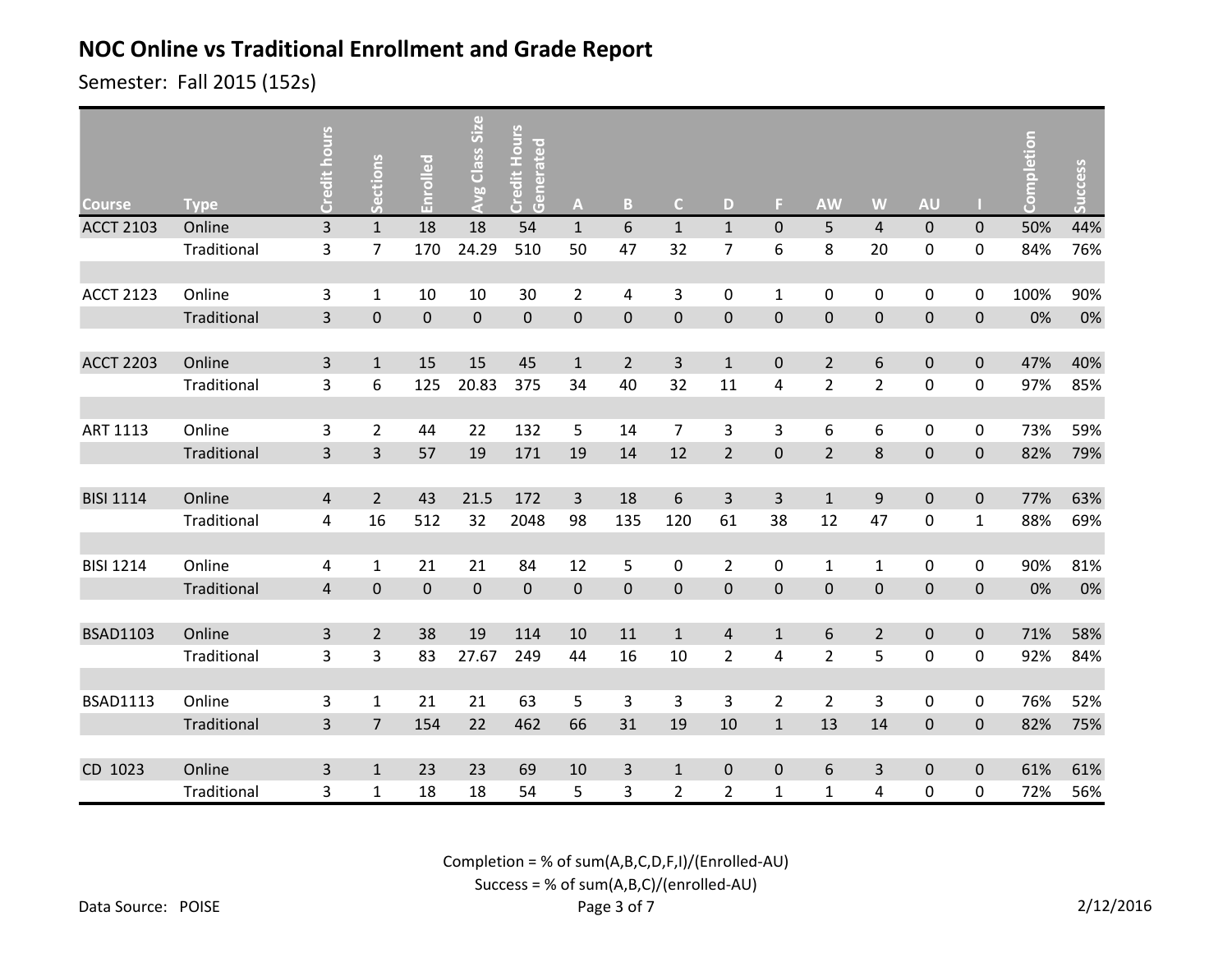Semester: Fall 2015 (152s)

| <b>Course</b>   | <b>Type</b> | Credit hours            | Sections       | Enrolled    | <b>Avg Class Size</b> | Credit Hours<br>Generated | $\mathbf{A}$   | $\overline{B}$   | $\mathsf{C}$     | D              | F.               | <b>AW</b>        | W               | <b>AU</b>   |              | Completion | Success |
|-----------------|-------------|-------------------------|----------------|-------------|-----------------------|---------------------------|----------------|------------------|------------------|----------------|------------------|------------------|-----------------|-------------|--------------|------------|---------|
| CD 1043         | Online      | $\overline{3}$          | $\mathbf 1$    | 20          | 20                    | 60                        | 10             | $\mathbf{1}$     | $\overline{4}$   | $\mathbf{1}$   | $\mathbf{1}$     | $\mathbf{1}$     | $\overline{2}$  | $\pmb{0}$   | $\mathbf 0$  | 85%        | 75%     |
|                 | Traditional | 3                       | $\mathbf 1$    | 9           | 9                     | 27                        | 5              | $\overline{2}$   | $\mathbf 0$      | $\mathbf{1}$   | $\mathbf 0$      | $\boldsymbol{0}$ | $\mathbf 1$     | 0           | $\mathbf 0$  | 89%        | 78%     |
|                 |             |                         |                |             |                       |                           |                |                  |                  |                |                  |                  |                 |             |              |            |         |
| CD 1053         | Online      | 3                       | $\mathbf{1}$   | 20          | 20                    | 60                        | 8              | 3                | $\overline{2}$   | 4              | $\mathbf{1}$     | $\overline{2}$   | $\mathbf 0$     | $\mathbf 0$ | $\mathbf 0$  | 90%        | 65%     |
|                 | Traditional | $\overline{3}$          | $\mathbf 0$    | $\pmb{0}$   | $\pmb{0}$             | $\pmb{0}$                 | $\pmb{0}$      | $\boldsymbol{0}$ | $\boldsymbol{0}$ | $\mathbf{0}$   | $\boldsymbol{0}$ | $\boldsymbol{0}$ | $\pmb{0}$       | $\pmb{0}$   | $\mathbf 0$  | 0%         | 0%      |
|                 |             |                         |                |             |                       |                           |                |                  |                  |                |                  |                  |                 |             |              |            |         |
| CD 2013         | Online      | 3                       | $\overline{2}$ | 37          | 18.5                  | 111                       | 13             | 5                | $\overline{7}$   | $\mathbf{1}$   | $\mathbf{1}$     | 3                | $\overline{7}$  | $\pmb{0}$   | $\pmb{0}$    | 73%        | 68%     |
|                 | Traditional | 3                       | 0              | $\mathbf 0$ | $\pmb{0}$             | $\mathbf 0$               | $\pmb{0}$      | $\pmb{0}$        | $\boldsymbol{0}$ | $\pmb{0}$      | 0                | $\pmb{0}$        | $\pmb{0}$       | $\mathbf 0$ | $\mathbf 0$  | 0%         | 0%      |
|                 |             |                         |                |             |                       |                           |                |                  |                  |                |                  |                  |                 |             |              |            |         |
| CD 2033         | Online      | 3                       | $\mathbf{1}$   | 20          | 20                    | 60                        | 8              | $\overline{2}$   | $\overline{2}$   | $\mathbf{1}$   | $\mathbf{1}$     | 4                | $\overline{2}$  | 0           | $\mathbf{0}$ | 70%        | 60%     |
|                 | Traditional | $\overline{3}$          | $\overline{0}$ | $\mathbf 0$ | $\mathbf 0$           | $\mathbf 0$               | $\mathbf 0$    | $\mathbf 0$      | $\mathbf 0$      | $\mathbf 0$    | $\mathbf 0$      | $\mathbf 0$      | $\pmb{0}$       | $\mathbf 0$ | $\mathbf 0$  | 0%         | 0%      |
|                 |             |                         |                |             |                       |                           |                |                  |                  |                |                  |                  |                 |             |              |            |         |
| CD 2143         | Online      | 3                       | $\mathbf{1}$   | 25          | 25                    | 75                        | $\overline{7}$ | 6                | $\overline{2}$   | $\mathbf{0}$   | $\pmb{0}$        | 5                | 5               | $\mathbf 0$ | $\mathbf 0$  | 60%        | 60%     |
|                 | Traditional | 3                       | $\pmb{0}$      | $\pmb{0}$   | $\pmb{0}$             | $\pmb{0}$                 | $\pmb{0}$      | $\pmb{0}$        | $\pmb{0}$        | $\pmb{0}$      | 0                | $\boldsymbol{0}$ | $\pmb{0}$       | $\pmb{0}$   | $\mathbf 0$  | 0%         | 0%      |
|                 |             |                         |                |             |                       |                           |                |                  |                  |                |                  |                  |                 |             |              |            |         |
| CRMJ1113        | Online      | 3                       | $\mathbf{1}$   | 26          | 26                    | 78                        | $\overline{2}$ | $\overline{7}$   | 5                | 3              | 3                | $\overline{2}$   | 4               | $\pmb{0}$   | $\mathbf 0$  | 77%        | 54%     |
|                 | Traditional | $\overline{\mathbf{3}}$ | $\overline{2}$ | 35          | 17.5                  | 105                       | 3              | $\overline{7}$   | 10               | $6\phantom{.}$ | $\mathbf{1}$     | $\sqrt{4}$       | $\sqrt{4}$      | $\pmb{0}$   | $\pmb{0}$    | 77%        | 57%     |
|                 |             |                         |                |             |                       |                           |                |                  |                  |                |                  |                  |                 |             |              |            |         |
| CS 1113         | Online      | 3                       | 3              | 70          | 23.33                 | 210                       | 20             | $6\,$            | 17               | 5              | $\overline{2}$   | 13               | $7\overline{ }$ | 0           | $\mathbf{0}$ | 71%        | 61%     |
|                 | Traditional | 3                       | 17             | 320         | 18.82                 | 960                       | 164            | 50               | 35               | 10             | 12               | 15               | 33              | 0           | $1\,$        | 85%        | 78%     |
|                 |             |                         |                |             |                       |                           |                |                  |                  |                |                  |                  |                 |             |              |            |         |
| CS 2123         | Online      | 3                       | $\overline{2}$ | 22          | 11                    | 66                        | $\overline{7}$ | 3                | $\mathbf{1}$     | 1              | 4                | 0                | 6               | 0           | 0            | 73%        | 50%     |
|                 | Traditional | 3                       | $\overline{4}$ | 69          | 17.25                 | 207                       | 28             | 17               | 12               | 6              | $\mathbf{1}$     | $\pmb{0}$        | 5               | 0           | $\mathbf 0$  | 93%        | 83%     |
|                 |             |                         |                |             |                       |                           |                |                  |                  |                |                  |                  |                 |             |              |            |         |
| <b>ECON2113</b> | Online      | $\overline{3}$          | $\mathbf{1}$   | 16          | 16                    | 48                        | $\overline{7}$ | $\overline{3}$   | $\mathbf{1}$     | $\mathbf{0}$   | $\overline{2}$   | $\pmb{0}$        | $\overline{3}$  | $\pmb{0}$   | $\mathbf 0$  | 81%        | 69%     |
|                 | Traditional | 3                       | 4              | 82          | 20.5                  | 246                       | 26             | 34               | 11               | 4              | 0                | 0                | $\overline{7}$  | 0           | 0            | 91%        | 87%     |

Completion = % of sum(A,B,C,D,F,I)/(Enrolled-AU)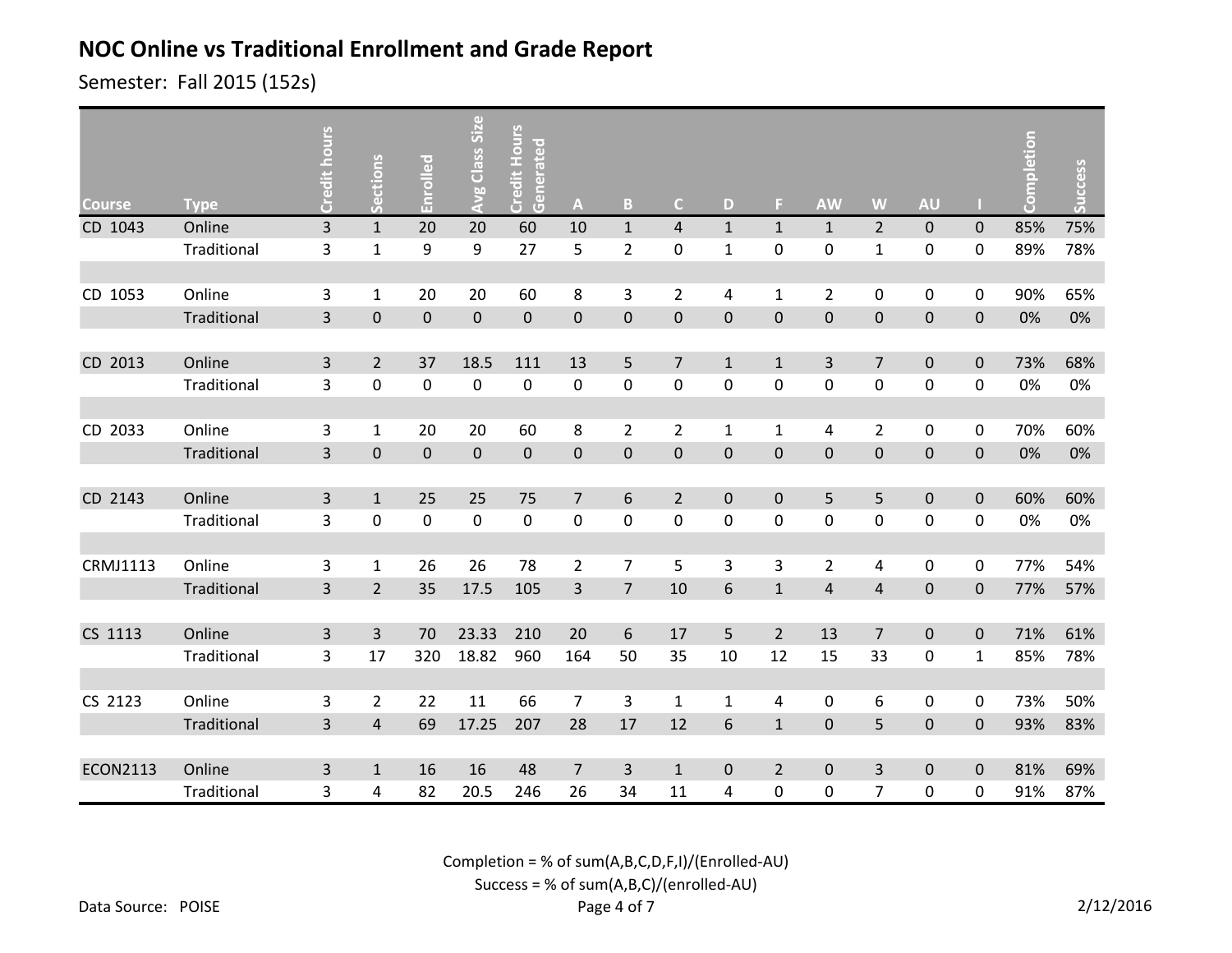Semester: Fall 2015 (152s)

| <b>Course</b>   | <b>Type</b> | Credit hours            | Sections       | Enrolled | Avg Class Size | Credit Hours<br>Generated | $\mathbf{A}$     | $\, {\bf B}$            | $\mathsf{C}$   | D              | F.             | <b>AW</b>      | W              | <b>AU</b>        |                | Completion | Success |
|-----------------|-------------|-------------------------|----------------|----------|----------------|---------------------------|------------------|-------------------------|----------------|----------------|----------------|----------------|----------------|------------------|----------------|------------|---------|
| <b>ECON2123</b> | Online      | $\overline{3}$          | $\mathbf{1}$   | 10       | 10             | 30                        | $\overline{4}$   | $\overline{3}$          | $\pmb{0}$      | $\overline{0}$ | $\mathbf 0$    | $\mathbf{0}$   | 3              | $\mathbf{0}$     | $\mathbf{0}$   | 70%        | 70%     |
|                 | Traditional | $\overline{\mathbf{3}}$ | 4              | 94       | 23.5           | 282                       | 27               | 29                      | 21             | 9              | $\overline{2}$ | $\mathbf{1}$   | 5              | 0                | $\mathbf 0$    | 94%        | 82%     |
|                 |             |                         |                |          |                |                           |                  |                         |                |                |                |                |                |                  |                |            |         |
| <b>ENGL1113</b> | Online      | 3                       | $\overline{2}$ | 44       | 22             | 132                       | 15               | 10                      | $\overline{7}$ | 3              | $\overline{2}$ | $\overline{2}$ | 4              | 0                | $\mathbf{1}$   | 86%        | 73%     |
|                 | Traditional | $\overline{3}$          | 41             | 890      | 21.71          | 2670                      | 368              | 247                     | 112            | 27             | 36             | 44             | 53             | $\overline{0}$   | $\overline{3}$ | 89%        | 82%     |
|                 |             |                         |                |          |                |                           |                  |                         |                |                |                |                |                |                  |                |            |         |
| <b>ENGL1213</b> | Online      | $\overline{3}$          | $\overline{2}$ | 45       | 22.5           | 135                       | 15               | 16                      | 6              | $\mathbf{1}$   | 3              | $\overline{3}$ | $\mathbf{1}$   | $\overline{0}$   | $\mathbf 0$    | 91%        | 82%     |
|                 | Traditional | 3                       | 18             | 345      | 19.17          | 1035                      | 115              | 86                      | 54             | 22             | 15             | 20             | 33             | 0                | 0              | 85%        | 74%     |
|                 |             |                         |                |          |                |                           |                  |                         |                |                |                |                |                |                  |                |            |         |
| <b>ESCI1214</b> | Online      | 4                       | $\mathbf{1}$   | 24       | 24             | 96                        | $\overline{2}$   | 11                      | 5              | $\overline{2}$ | $\mathbf{1}$   | 0              | 3              | $\mathbf 0$      | $\Omega$       | 88%        | 75%     |
|                 | Traditional | $\overline{4}$          | 5              | 146      | 29.2           | 584                       | 30               | 40                      | 44             | 12             | 6              | 5              | 8              | $\mathbf 0$      | $\mathbf{1}$   | 91%        | 78%     |
|                 |             |                         |                |          |                |                           |                  |                         |                |                |                |                |                |                  |                |            |         |
| GEOG2253        | Online      | 3                       | $\mathbf{1}$   | 23       | 23             | 69                        | $\mathbf{1}$     | 11                      | 6              | $\mathbf{1}$   | $\overline{2}$ | $\mathbf 1$    | $\mathbf 1$    | $\pmb{0}$        | $\mathbf 0$    | 91%        | 78%     |
|                 | Traditional | 3                       | 3              | 82       | 27.33          | 246                       | 12               | 18                      | 23             | 13             | $\overline{7}$ | $\sqrt{4}$     | 5              | $\pmb{0}$        | $\mathbf 0$    | 89%        | 65%     |
|                 |             |                         |                |          |                |                           |                  |                         |                |                |                |                |                |                  |                |            |         |
| GLBL2133        | Online      | 3                       | $\mathbf{1}$   | 15       | 15             | 45                        | 5                | $\overline{2}$          | $\mathbf{1}$   | 1              | 0              | 4              | $\overline{2}$ | $\mathbf 0$      | $\mathbf 0$    | 60%        | 53%     |
|                 | Traditional | $\overline{\mathbf{3}}$ | $\mathbf{1}$   | 20       | 20             | 60                        | 13               | $\mathbf 1$             | $\pmb{0}$      | $1\,$          | $\pmb{0}$      | $\overline{2}$ | $\overline{3}$ | 0                | $\pmb{0}$      | 75%        | 70%     |
|                 |             |                         |                |          |                |                           |                  |                         |                |                |                |                |                |                  |                |            |         |
| <b>HIST1483</b> | Online      | $\overline{3}$          | $1\,$          | 24       | 24             | 72                        | $\pmb{0}$        | $\overline{\mathbf{3}}$ | $\,8\,$        | 5              | $\mathbf{1}$   | $\overline{3}$ | $\sqrt{4}$     | $\boldsymbol{0}$ | $\mathbf 0$    | 71%        | 46%     |
|                 | Traditional | 3                       | 11             | 321      | 29.18          | 963                       | 82               | 69                      | 58             | 32             | 20             | 12             | 46             | 0                | $\overline{2}$ | 82%        | 65%     |
|                 |             |                         |                |          |                |                           |                  |                         |                |                |                |                |                |                  |                |            |         |
| HIST1493        | Online      | 3                       | $\mathbf{1}$   | 28       | 28             | 84                        | 17               | 3                       | $\mathbf 0$    | 0              | 6              | 0              | $\mathbf{1}$   | 0                | 1              | 96%        | 71%     |
|                 | Traditional | $\overline{3}$          | 15             | 400      | 26.67          | 1200                      | 94               | 121                     | 68             | 29             | 29             | 10             | 49             | $\mathbf 0$      | $\mathbf 0$    | 85%        | 71%     |
|                 |             |                         |                |          |                |                           |                  |                         |                |                |                |                |                |                  |                |            |         |
| <b>HLST1113</b> | Online      | 3                       | $\overline{2}$ | 49       | 24.5           | 147                       | $\boldsymbol{9}$ | 14                      | 13             | $\mathbf{1}$   | $\overline{2}$ | $\overline{3}$ | $\overline{7}$ | $\overline{0}$   | $\pmb{0}$      | 80%        | 73%     |
|                 | Traditional | 3                       | 0              | 0        | 0              | 0                         | $\pmb{0}$        | $\boldsymbol{0}$        | 0              | 0              | 0              | $\mathbf 0$    | 0              | 0                | 0              | 0%         | 0%      |

Completion = % of sum(A,B,C,D,F,I)/(Enrolled-AU)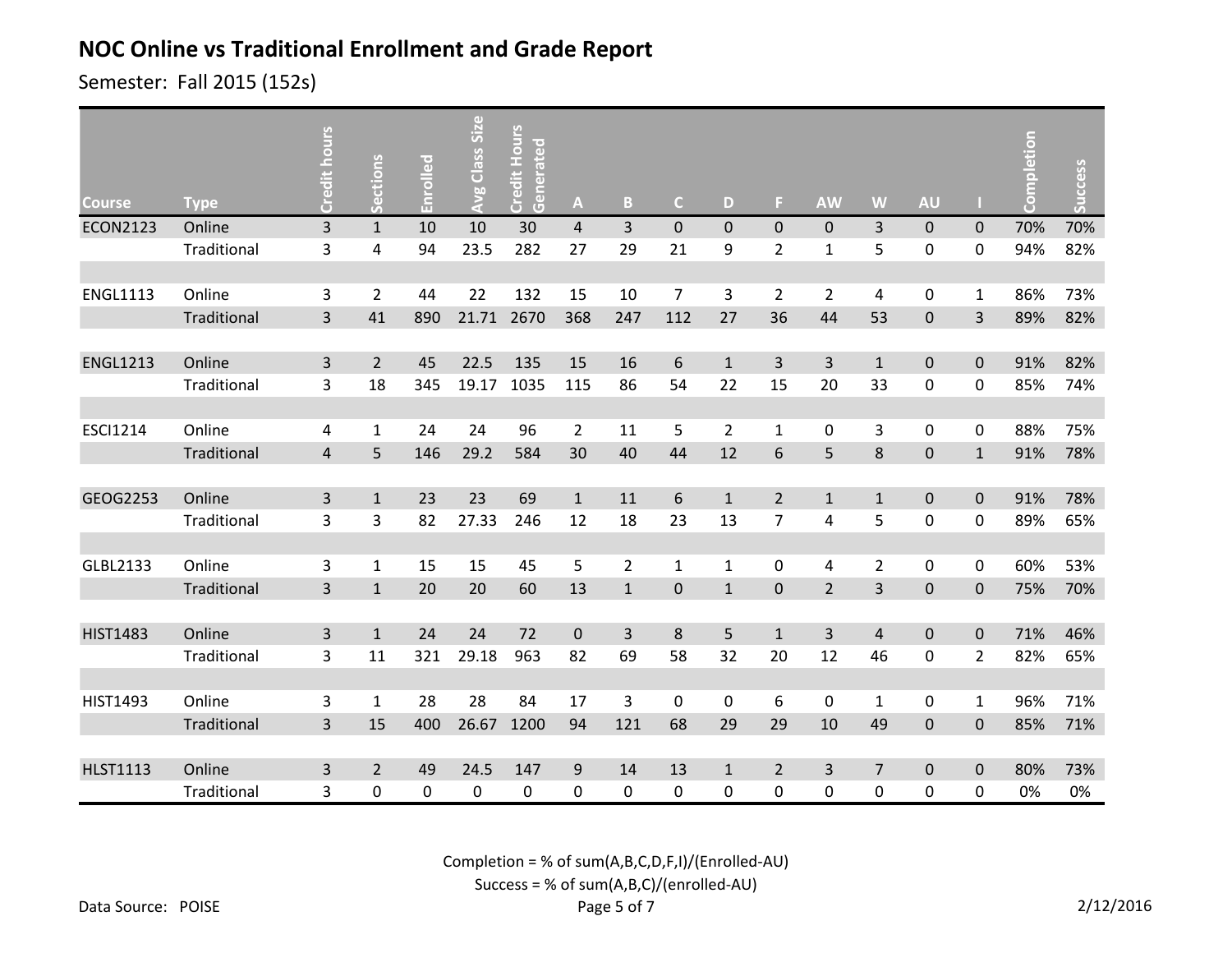Semester: Fall 2015 (152s)

| <b>Course</b>   | <b>Type</b> | Credit hours            | Sections       | Enrolled | Avg Class Size | Credit Hours<br>Generated | $\boldsymbol{\mathsf{A}}$ | $\, {\bf B}$   | $\mathsf{C}$   | D              | F                | <b>AW</b>      | W              | <b>AU</b>      |                | Completion | Success |
|-----------------|-------------|-------------------------|----------------|----------|----------------|---------------------------|---------------------------|----------------|----------------|----------------|------------------|----------------|----------------|----------------|----------------|------------|---------|
| <b>HPET1223</b> | Online      | $\overline{\mathbf{3}}$ | $\overline{2}$ | 54       | 27             | 162                       | 11                        | 20             | $\bf 8$        | $\overline{4}$ | $\mathbf 0$      | 6              | 5              | $\mathbf 0$    | $\mathbf{0}$   | 80%        | 72%     |
|                 | Traditional | $\overline{\mathbf{3}}$ | $\overline{2}$ | 54       | 27             | 162                       | 35                        | 12             | 5              | 1              | 0                | $\mathbf 0$    | $\mathbf{1}$   | 0              | $\mathbf 0$    | 98%        | 96%     |
|                 |             |                         |                |          |                |                           |                           |                |                |                |                  |                |                |                |                |            |         |
| <b>HUMN2113</b> | Online      | 3                       | $\mathbf{1}$   | 27       | 27             | 81                        | 10                        | $\overline{a}$ | $\overline{2}$ | 4              | 1                | 5              | $\mathbf{1}$   | $\pmb{0}$      | 0              | 78%        | 59%     |
|                 | Traditional | $\overline{3}$          | $\mathbf{1}$   | 33       | 33             | 99                        | $11\,$                    | 14             | $\overline{7}$ | $\mathbf 0$    | $\mathbf 0$      | $\mathbf{1}$   | $\pmb{0}$      | $\mathbf 0$    | $\mathbf 0$    | 97%        | 97%     |
|                 |             |                         |                |          |                |                           |                           |                |                |                |                  |                |                |                |                |            |         |
| LIT 2413        | Online      | $\overline{3}$          | $\mathbf{1}$   | 22       | 22             | 66                        | 11                        | $\bf 8$        | $\mathbf{1}$   | $\mathbf 0$    | $\boldsymbol{0}$ | $\mathbf 0$    | $\overline{2}$ | $\mathbf 0$    | $\mathbf 0$    | 91%        | 91%     |
|                 | Traditional | 3                       | 4              | 80       | 20             | 240                       | 35                        | 17             | 12             | 5              | 3                | 3              | 5              | $\pmb{0}$      | 0              | 90%        | 80%     |
|                 |             |                         |                |          |                |                           |                           |                |                |                |                  |                |                |                |                |            |         |
| <b>MATH1493</b> | Online      | 3                       | $\mathbf{1}$   | 20       | 20             | 60                        | 7                         | 3              | $\mathbf{1}$   | $\mathbf{1}$   | $\overline{2}$   | $\overline{2}$ | 4              | 0              | 0              | 70%        | 55%     |
|                 | Traditional | $\overline{3}$          | $\overline{3}$ | 64       | 21.33          | 192                       | 20                        | 16             | 15             | 6              | $\overline{2}$   | $\mathbf 0$    | 5              | $\mathbf 0$    | $\mathbf{0}$   | 92%        | 80%     |
|                 |             |                         |                |          |                |                           |                           |                |                |                |                  |                |                |                |                |            |         |
| <b>MATH1513</b> | Online      | $\overline{3}$          | $\overline{2}$ | 42       | 21             | 126                       | $\overline{7}$            | 13             | $\overline{9}$ | $\overline{4}$ | $\mathbf{1}$     | $\overline{4}$ | $\overline{4}$ | $\overline{0}$ | $\mathbf 0$    | 81%        | 69%     |
|                 | Traditional | 3                       | 34             | 865      | 25.44          | 2595                      | 191                       | 182            | 162            | 70             | 52               | 27             | 181            | $\pmb{0}$      | $\mathbf 0$    | 76%        | 62%     |
|                 |             |                         |                |          |                |                           |                           |                |                |                |                  |                |                |                |                |            |         |
| <b>MATH2023</b> | Online      | 3                       | $\mathbf{1}$   | 26       | 26             | 78                        | 5                         | 6              | 5              | $\overline{2}$ | $\mathbf{1}$     | 4              | $\overline{3}$ | $\pmb{0}$      | 0              | 73%        | 62%     |
|                 | Traditional | $\overline{3}$          | 14             | 302      | 21.57          | 906                       | 95                        | 82             | 65             | 21             | 11               | $\overline{7}$ | 21             | 0              | $\mathbf 0$    | 91%        | 80%     |
|                 |             |                         |                |          |                |                           |                           |                |                |                |                  |                |                |                |                |            |         |
| <b>MUSC1113</b> | Online      | $\overline{3}$          | $\mathbf{1}$   | 27       | 27             | 81                        | 5                         | 9              | $\overline{4}$ | $\mathbf{1}$   | 3                | $\mathbf{0}$   | $\overline{3}$ | $\mathbf 0$    | $\overline{2}$ | 89%        | 67%     |
|                 | Traditional | $\overline{3}$          | 4              | 100      | 25             | 300                       | 27                        | 23             | 21             | 9              | 8                | 5              | $\overline{7}$ | 0              | $\mathbf 0$    | 88%        | 71%     |
|                 |             |                         |                |          |                |                           |                           |                |                |                |                  |                |                |                |                |            |         |
| <b>NUTR2123</b> | Online      | $\mathsf 3$             | $\overline{2}$ | 45       | 22.5           | 135                       | 10                        | 15             | $\overline{7}$ | 3              | 3                | 0              | $\overline{7}$ | $\mathbf 0$    | 0              | 84%        | 71%     |
|                 | Traditional | $\overline{3}$          | 3              | 75       | 25             | 225                       | 13                        | 21             | 24             | $\overline{2}$ | $\overline{4}$   | $\sqrt{4}$     | $\overline{7}$ | $\pmb{0}$      | $\mathbf 0$    | 85%        | 77%     |
|                 |             |                         |                |          |                |                           |                           |                |                |                |                  |                |                |                |                |            |         |
| <b>ORNT1101</b> | Online      | $\mathbf 1$             | $\mathbf{1}$   | 21       | 21             | 21                        | 11                        | $\mathbf{1}$   | $\mathbf{1}$   | $\mathbf{1}$   | $\mathbf 0$      | 5              | $\overline{2}$ | $\mathbf 0$    | $\mathbf 0$    | 67%        | 62%     |
|                 | Traditional | $\mathbf 1$             | 36             | 954      | 26.5           | 954                       | 573                       | 152            | 72             | 30             | 40               | 49             | 35             | 0              | 3              | 91%        | 84%     |

Completion = % of sum(A,B,C,D,F,I)/(Enrolled-AU)